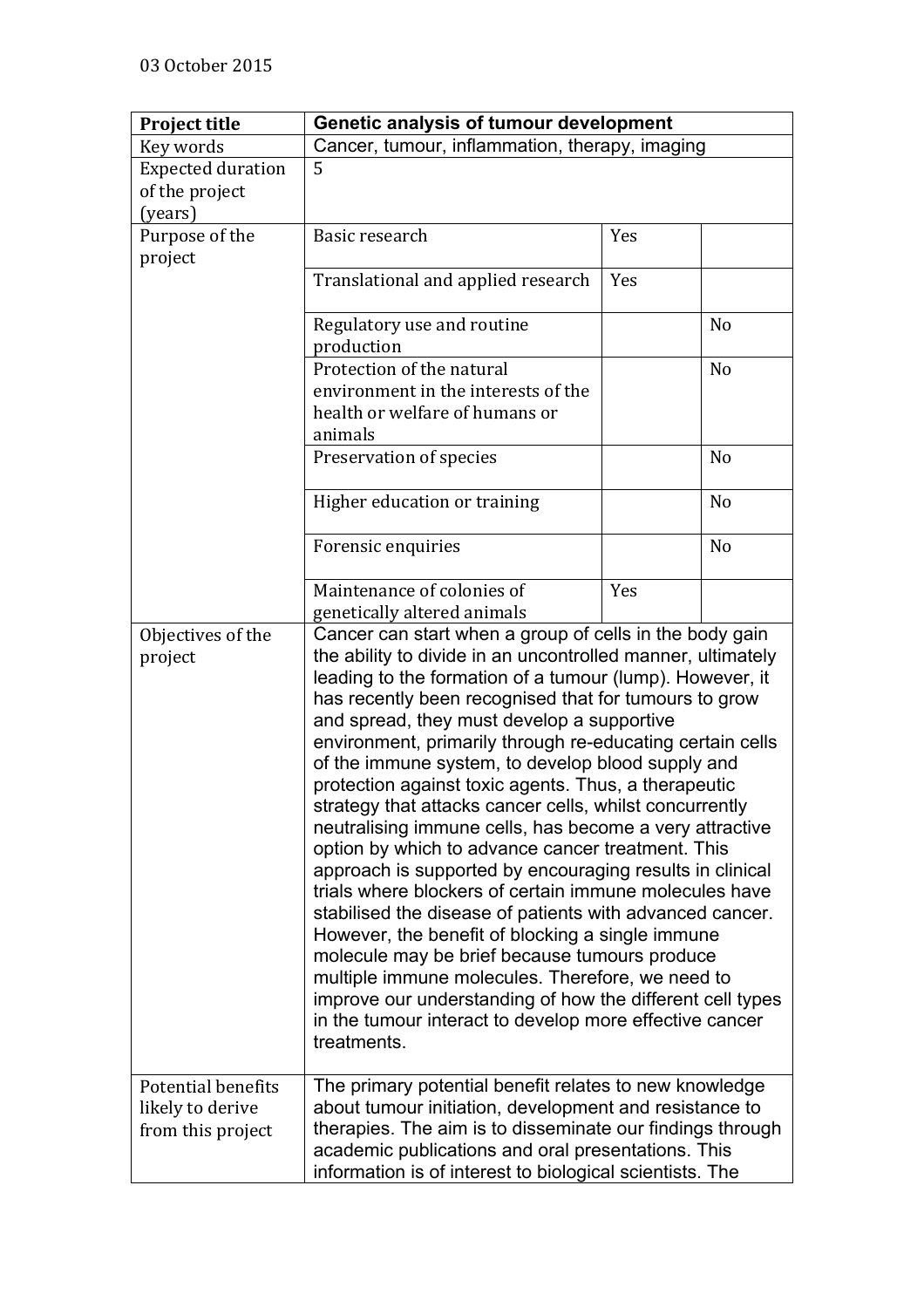|                                                                                                                                          | secondary potential benefit relates to clinicians, in<br>particular oncologists. New molecular targets may be<br>identified, for which pharmaceutical products could be<br>designed. Imaging modalities may be developed to<br>facilitate early clinical evaluation. A reduction in invasive<br>procedures to assess tumour biology in pre-clinical<br>models of cancer is anticipated.                                                                                                                                                                                                                                                                                                                                                                                                       |
|------------------------------------------------------------------------------------------------------------------------------------------|-----------------------------------------------------------------------------------------------------------------------------------------------------------------------------------------------------------------------------------------------------------------------------------------------------------------------------------------------------------------------------------------------------------------------------------------------------------------------------------------------------------------------------------------------------------------------------------------------------------------------------------------------------------------------------------------------------------------------------------------------------------------------------------------------|
| Species and<br>approximate<br>numbers of<br>animals expected<br>to be used, and<br>anticipated period<br>of time                         | 6000 mice                                                                                                                                                                                                                                                                                                                                                                                                                                                                                                                                                                                                                                                                                                                                                                                     |
| <b>Expected adverse</b><br>effects and the<br>likely/expected<br>level of severity.<br>What will happen<br>to the animals at<br>the end. | This project will create, breed and maintain mice with<br>appropriate genetic changes. For the majority of animals,<br>we anticipate that these genetic alterations will have<br>negligible adverse effects and be of mild severity. Some<br>genetic modifications may result in abnormalities causing<br>moderately severe suffering. These will be minimised by<br>appropriate breeding and husbandry methods.                                                                                                                                                                                                                                                                                                                                                                              |
|                                                                                                                                          | Tumours will be induced by expression of disease<br>repeated exposures<br>to<br>relevant<br>genes,<br>chemical<br>carcinogens, or injection of tumour cells. These models<br>are chosen based on comparable disease aetiology with<br>humans. The overall health of mice bearing benign<br>tumours is generally acceptable, unless their number or<br>excessive<br>leading<br>size<br>becomes<br>to<br>distress.<br>Consequently, tumour burden that will not exceed 5% of<br>the host animal's normal body weight should avoid<br>undue discomfort. Animals displaying invasive and<br>internal tumours will be monitored regularly to allow<br>detection of progression of malignancy. In the majority of<br>instances, termination by a humane method at defined<br>ages will be required. |
|                                                                                                                                          | Substances may be administered in the diet or drinking<br>water, by direct application onto the skin or by<br>experienced licensees via oral gavage, enteral<br>or<br>parenteral routes. These procedures should not result in<br>more than temporary pain, suffering or distress. If<br>required, some procedures will be performed under light<br>general anaesthesia and/or pain relief.                                                                                                                                                                                                                                                                                                                                                                                                   |
|                                                                                                                                          | Mice will also be used to develop imaging strategies to<br>evaluate tumour development and changes in tumour<br>modification<br>biology<br>by genetic<br>caused<br>and/or                                                                                                                                                                                                                                                                                                                                                                                                                                                                                                                                                                                                                     |